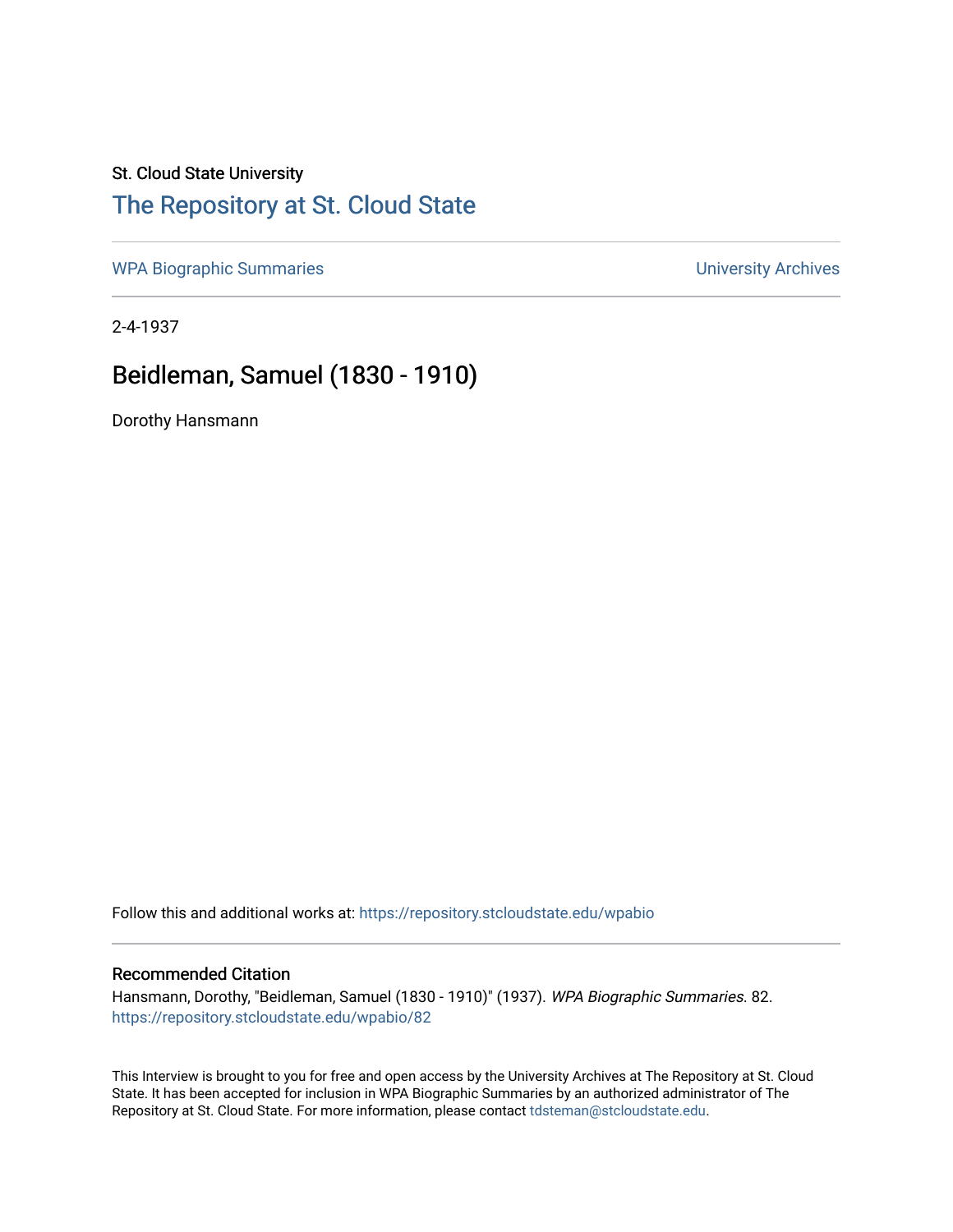BEIDLEMAN, SAMUEL

File No.  $36$ 

La la loi 13

Samuel Beidleman was born in Chemung, New York, on January 1, 1830. He came to Sauk Centre in 1866 and built a home on "Kellar Hill" in the southern part of town.

Samuel Beidleman was a bricklayer by trade and built many of the first brick buildings in Sauk Centre, notably the Bruce Block.

Samuel Beidleman owned a double brick building on Main Street and a brick store of third street and another building at the corner of fourth and Main streets. He also owned two valuable farms in this vicinity.

In the early days of Sauk Centre he showed many kindnesses to the settlers here, often visiting the sick, sitting up with them nights and so forth. Samuel Beidleman married for his wife Charlotte Carr. To this union were born three children: William A., George Ernest and Eva (Beidleman) Heinlin.

Samuel and Charlotte (Carr) Beidleman were separated about 1866.

Samuel Beidleman married Elizabeth C. Conner in 1867.

Elizabeth C. (Conner) Beidleman was born in Indiana on March 10, 1853 a daughter of Mr. and Mrs. Elza Conner. She came to Sauk Centre with her parents and the Richards family in 1865.

Samuel Beidleman died on June 21, 1910 and was interred in Greenwood cemetery.

> Interviewed: Clyde Beidleman and Effie (White) Beidleman (on Nov. 18, 1936 February 4, 1937 DAte:  $By:$ Dorothy Hansmann Publication Granted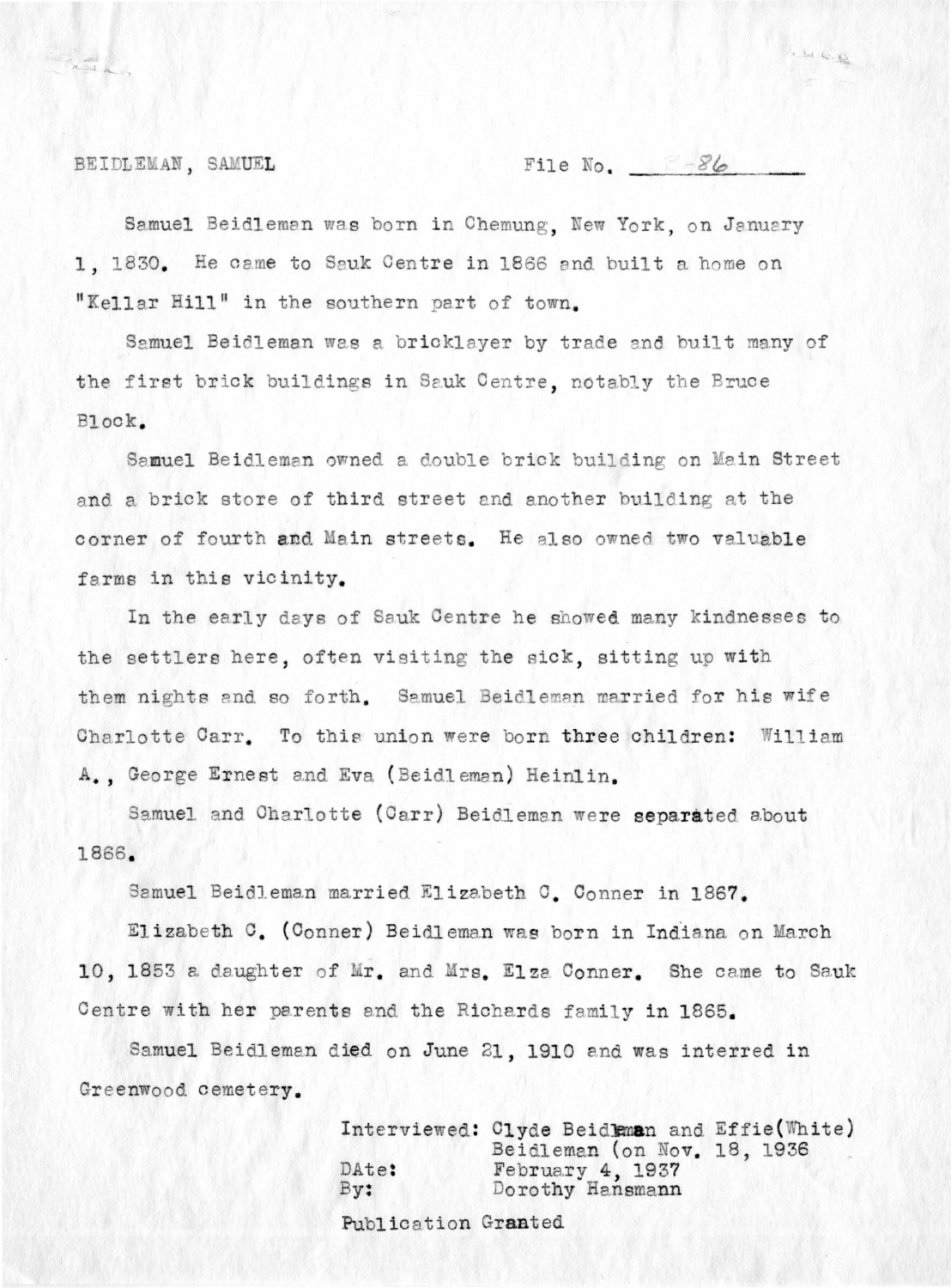### FROM THE RECORDS IN THE STEARNS COUNTY COURT HOUSE

 $-4$   $+6$   $+6$ 

### FOR THE SAMUEL BEIDLEMAN BIOGRAPHY

MARRIAGE RECORD BOOK D. PAGE 427

Samuel Biedleman and Elizabeth C. Conner Married at Sauk Rapids November 17, 1873 By: L. L. West, Justice of the Peace Witnesses: Gregor E. Bud Conner and JosephineConner

DEATH RECORD BOOK C. PAGE 226

Samuel Biedleman Born in New York January 1, 1830 Died June 21, 1910 Age 80 years